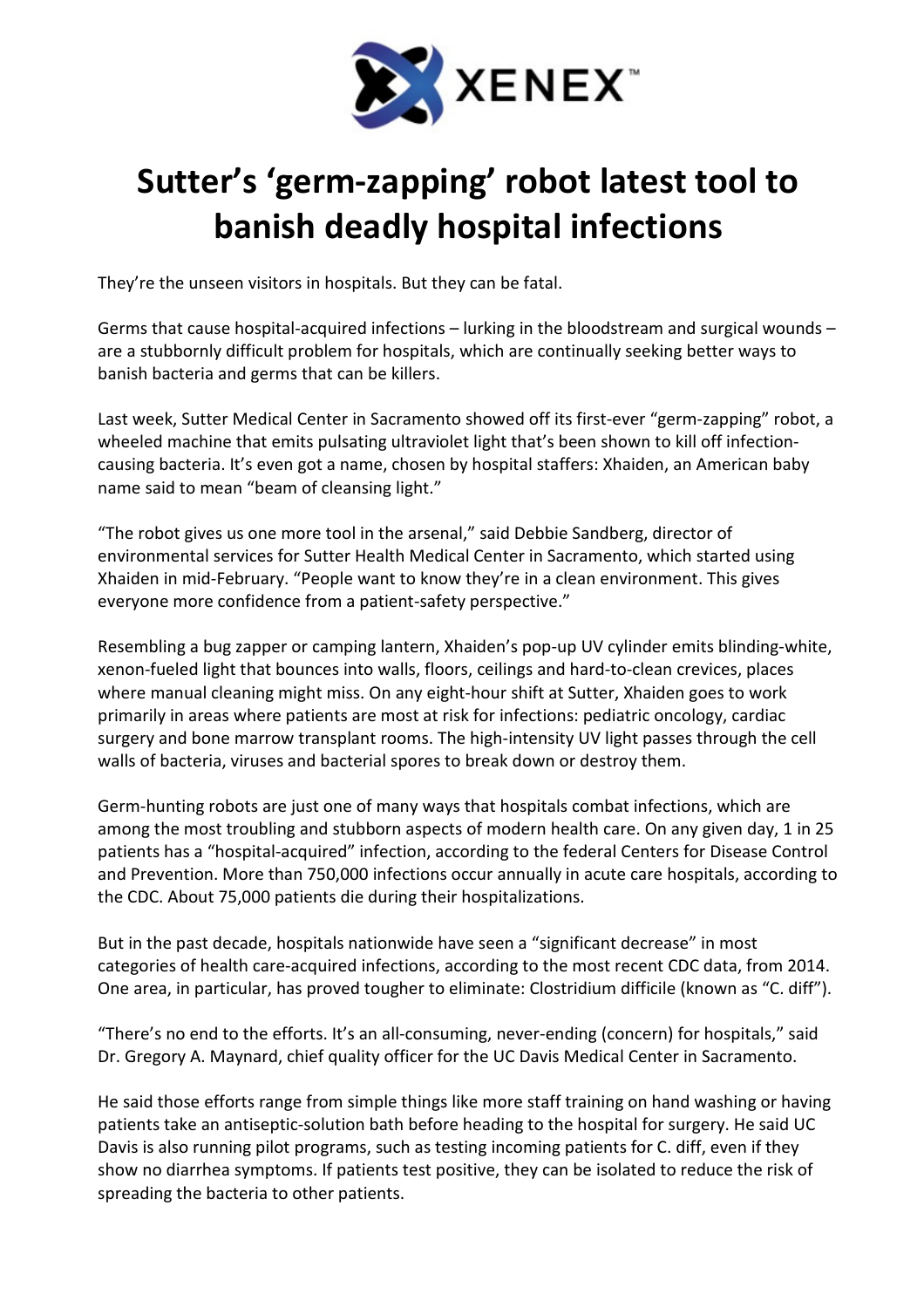Aside from patient safety, there's a lot at stake financially for hospitals coping with infection rates. According to a 2013 study, U.S. hospital-caused infections cost \$9.8 billion a year. Some insurance companies refuse to cover those costs; Medicare penalizes a hospital's reimbursement rates, dropping them 1 percent for discharges involving infections.

Nationally, California has fared better than many states in combating health care-acquired infections, according to the CDC.

By law, California hospitals are required to report these infection categories to the state Department of Public Health: Clostridium difficile (which causes acute, sometimes fatal diarrhea); surgical sites (such as hysterectomies); catheter-associated bloodstream infections; and bloodstream infections caused by staph and Enterococci bacteria.

In 2015, nearly 400 acute care hospitals statewide reported 19,847 instances of infections, according to the department. Its interactive map shows individual, county-by-county hospital infection statistics.

In January, Consumers Union urged California's health department to ramp up its investigation of hospitals with the worst infection records. Last month, the public health department said it had already begun sharing infection rates with investigators and focusing on its requirement to conduct licensing investigations every three years.

Sutter is the first hospital in the Sacramento area to deploy the anti-germ robot manufactured by San Antonio-based Xenex, one of several disinfecting UV robots on the market. The company says its robots operate in about 40 California hospitals, from California Pacific Medical Center in San Francisco to smaller facilities such as Valley Children's Hospital in Madera.

The \$100,000 robots can quickly pay for themselves in treatment costs, according to Sandberg, Sutter's environmental services director. In a previous position at an out-of-state hospital, Sandberg said the use of a fleet of four robots dropped C. diff rates by 40 percent in three months. That translates into cost savings, she said, noting that hospitals typically spend \$15,000 to \$50,000 treating patients who are readmitted with C. diff infections.

After a patient is discharged, hospitals must do an extensive room cleaning, first removing linens and paper debris, then sending staff in to thoroughly disinfect a room, especially all "high-touch" surfaces, such as bed rails, light switches, bed tables and toilet seats. Many also conduct random follow-up tests, such as dabbing a germ-detecting gel on surfaces, then scanning with a black light to see whether germs still lurk.

At Sutter, "Xhaiden comes in and finishes the job," said Sandberg, taking about 15 minutes total as the robot is positioned in three locations: in the patient's bathroom and on both sides of the bed. She described the robot as an additional tool, not a replacement for manual disinfecting and cleaning by human staffers.

In a 2015 study by Duke University School of Medicine, the combination of cleaning chemicals and UV light "cut transmission of four major superbugs" by 30 percent among patients in rooms where someone with a known infection had previously been treated.